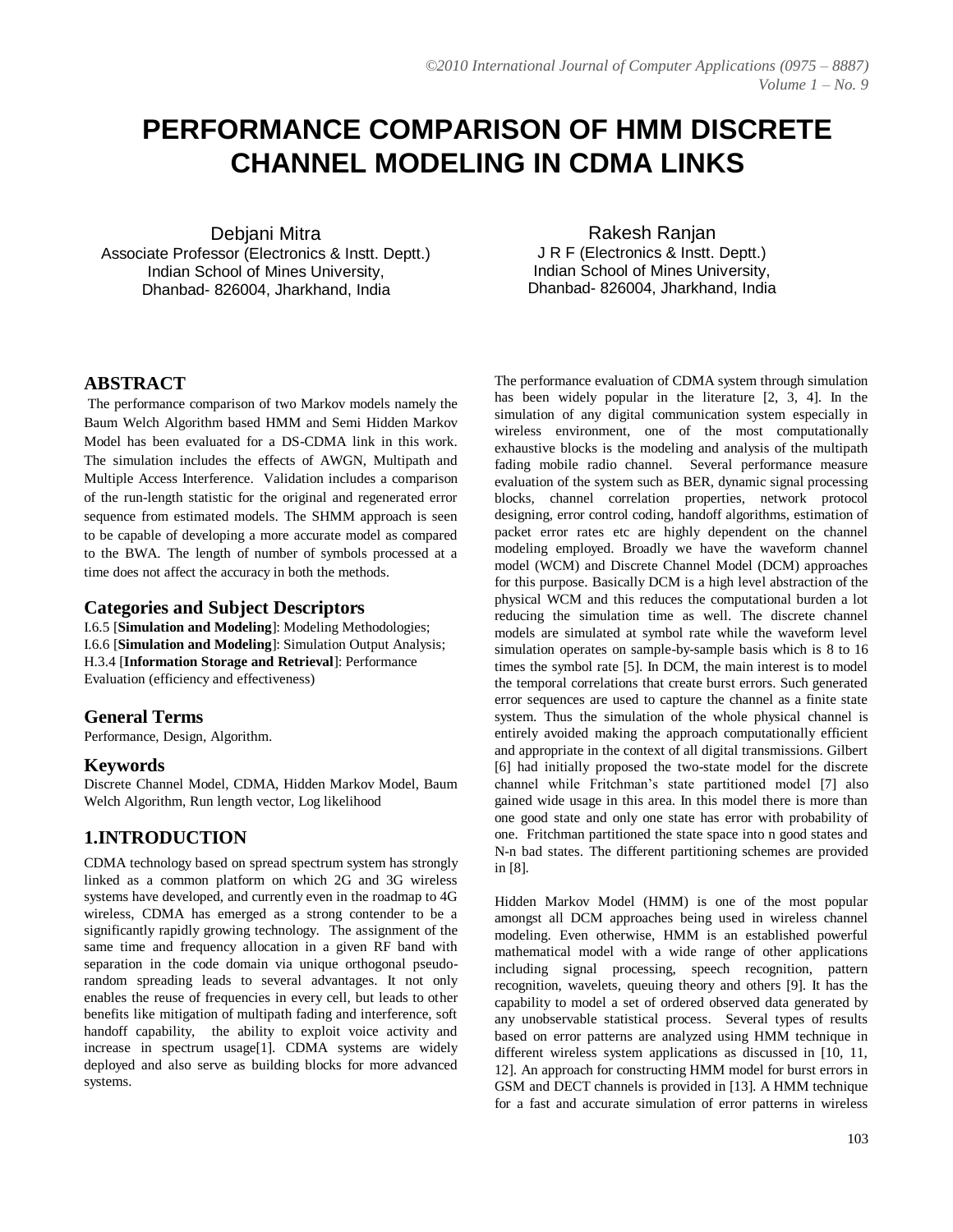communication systems is presented in [14]. To train HMM for discrete channel modeling a hybrid approach using genetic algorithm (GA) and simulated annealing (SA) is proposed in [15].

In this work we investigate specifically the HMM based discrete channel modeling approach for the analysis of a CDMA system with respect to some of its system parameters like spreading factor, number of interferers, ratio of bit energy to noise PSD, etc. We also explore the validity of two of its important estimation techniques namely, the Baum-Welch Algorithm (BWA) and Semi-Hidden Markov Model (SHMM) and present a comparative analysis of these two schemes with respect to the CDMA system model. Specifically the log likelihood and mean square error (MSE) for the predicted model have been used as the comparison criteria.

The rest of the paper is organized as follows. In section II the two popular methods of parameter estimation for Hidden Markov model are discussed. Section III presents the application of these two approaches in a CDMA system model along with the simulation details used for generating the error sequence for Markov model validation and implementation. Some simulation results are depicted in section IV and finally conclusions are summarized in section V.

#### **2.ESTIMATION OF HMM PARAMETERS**

A Markov model representation of a discrete channel is strongly dependent on the Transmitter/Receiver pair as well as the underlying waveform channel that is a part of the communication link. The estimation results will strongly be dependent on the specific system being modeled. Even for the same system, several parameters may play a role. To study this aspect, two different estimation techniques are investigated and for a specific CDMA system the comparison results are shown. The flow graph for BWA and SHMM is shown in Figure 1 and Figure 2.

## **2.1 Baum-Welch Algorithm**

In this section we represent the Baum-Welch algorithm (BWA), the most efficient and prevalent method for the estimation of three important parameters, state transition matrix  $[A]$ , error and error sequence of generation matrix  $[B]$  and  $\pi_i$  (expected number of times in

state  $\int \vec{i}$  at time t = 1). The error sequence is consisting of the

combination of 0"s and 1"s. The implementation of BWA involves the computation of the "forward variable" and the "backward variable". The calculations of the forward and backward variable are described in the following steps [5].

1. Assume the initial model  $\Gamma = [\mathbf{A}, \mathbf{B}]$   $\begin{array}{ccc} & N & N \\ & & \mathbf{g}_{\ell}(\mathbf{y}) = \sum_{\mathbf{B}_{\ell}} \mathbf{g}_{\ell} \end{array}$ 

2. With  $\Gamma = [A, B]$  as the model, we first define the forward variable as the probability of partial observation sequence in

state 
$$
\mathbf{S} \mathbf{i}
$$
 at time t given the model  $\Gamma$ , i.e.

$$
\alpha_f(i) = \Pr\left[O_1, O_2, \dots, O_f, s_f = i|\Gamma\right]
$$
  
(1)

and , then the backward variable

$$
\beta_f = \Pr\left[O_{f+1}, O_{f+2}, \dots, O_T | s_f = i, \Gamma\right]
$$
  
(2)  
for  $t = 1, 2, \dots, T$  and  $i = 1, 2, \dots, N$ .

Forward variables:

Initialization:

$$
\alpha_1(i) = \pi_i b_i (O_1), \qquad i = 1, 2, \ldots N
$$

Induction:

$$
\alpha t + 1(j) = \left[ \sum_{i=1}^{N} \alpha t(i) a_{ij} \right] b_j \left[ O_{t+1} \right],
$$
\n
$$
\text{(4)}
$$
\n
$$
\text{where, } 1 \le t \le T - 1, \quad 1 \le j \le N
$$

Termination:

$$
\Pr\left[O|\Gamma\right] = \sum_{i=1}^{N} \alpha \gamma(i) \beta \gamma(i)
$$
\n(5)

\nAs,

\n
$$
\sum_{i=1}^{N} \alpha \gamma(i) = \sum_{i=1}^{N} \Pr\left[O_1, O_2, \dots, O_T, s_T = i|\Gamma\right] = \Pr\left[O|\Gamma\right]
$$
\n(6)

\n
$$
O = |O_1, O_2, \dots, O_T \quad \dots \quad O_T \quad \dots \quad O_T \quad \dots \quad O_T
$$

where,  $\blacksquare$  is

an error sequence obtained through the simulation.

Backward variables:

Initialization:

$$
\beta_{\mathcal{T}}(i)=1, \quad i=1,2,\ldots,N
$$
\n(7)

Induction:

$$
\begin{aligned} \beta_t(i) &= \sum_{j=1}^N \beta_{t+1}(j) b_j \left( O_{t+1} \right) a_{ij}, \\ (8) \end{aligned}
$$

where,  $1 \le t \le T-1$ ,  $1 \le j \le N$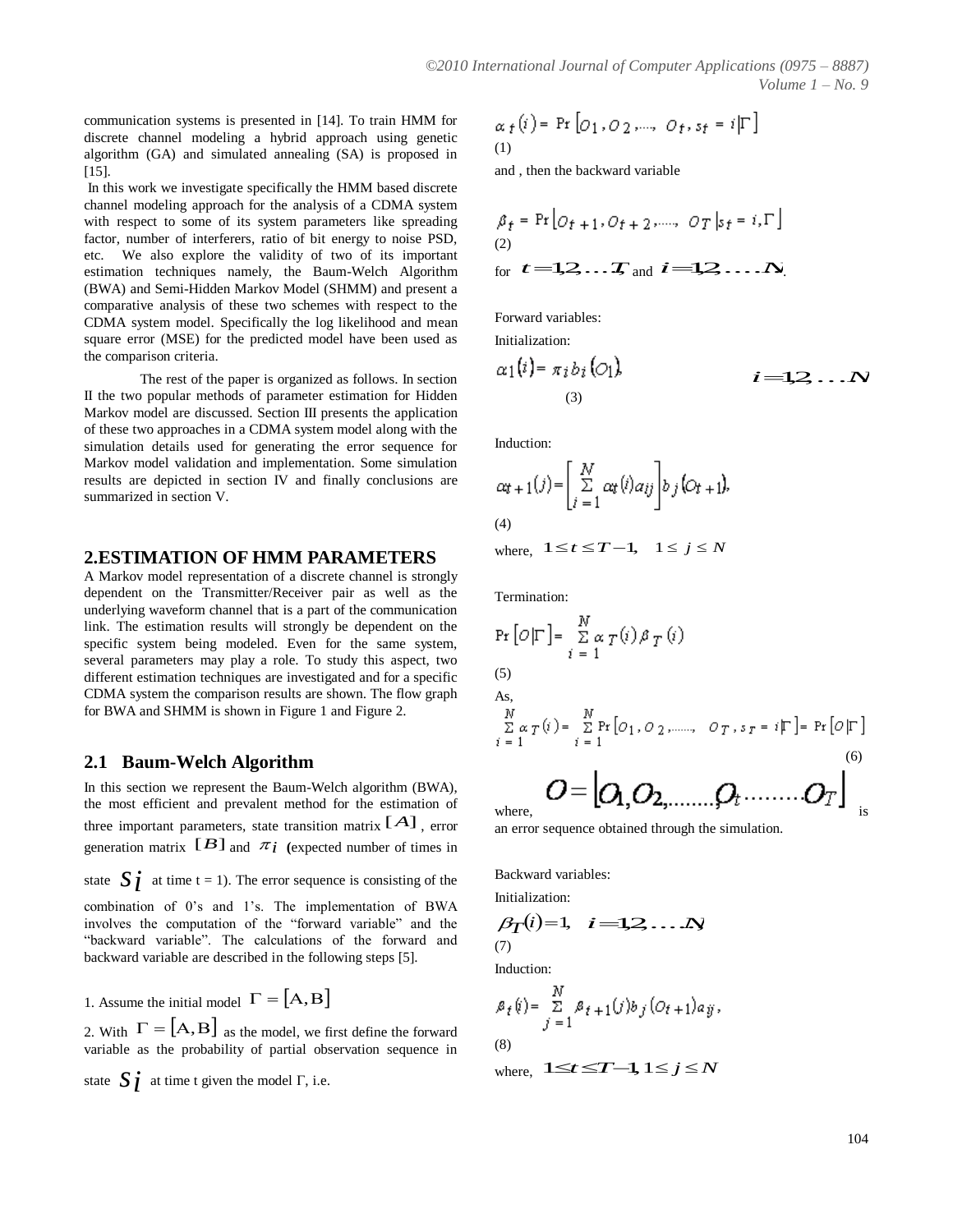3. Next compute  $\gamma_t(i)$ :

$$
\gamma_t(i) = \Pr[s_t = i | O, \Gamma] = \frac{\alpha_t(i)\beta_t(i)}{\Pr[O|\Gamma]}, i = 1, 2, \dots, N
$$
\n(9)

4. Next compute  $\mathcal{E}_t(i, j)$ :

$$
\xi_t(i, j) = \mathbf{P}\mathbf{1}_{S_t} = i, s_{t+1} = j|\mathcal{Q}|\mathbf{1}| = \frac{\alpha_t(i)a_{ij}b_j(\mathcal{Q}_{t+1})\beta_{t+1}(j)}{\mathbf{P}[\mathcal{Q}|\mathbf{1}]}
$$
\n(10)

5. Now the parameters are estimated as follows:

$$
T-1
$$
  
\n
$$
\sum \zeta_t(i,j)
$$
  
\n
$$
a_{ij} = \frac{t=1}{T-1}
$$
  
\n
$$
\sum \gamma_t(i)
$$
  
\n
$$
t=1
$$
\n(11)

and

$$
E \n\sum_{j \in \mathcal{R}} \frac{1}{\sum_{t=1}^{T} \gamma(t)}
$$
\n
$$
E \gamma(t)
$$
\n
$$
E \gamma(t)
$$
\n
$$
E \gamma(t)
$$
\n
$$
t = 1
$$
\n(12)



 **Figure 1: (Flow graph – BWA)**

## **2.2 Semi Hidden Markov Model**

The motivation for the Semi Hidden Markov Model is that it leads to a substantial reduction in the time required to derive the model from simulated data. The input data to this model is in the form of a runlength vector and hence the length of input sequence is greatly reduced. Only two parameters out of three as in the case of BWA are required to be estimated, namely state transition matrix  $[A]$  and  $\pi i$  (expected number of times in

 $(i)$ state  $\mathbf{S}_{\ell}$  at time t = 1). Similar to BWA, it also involves the calculation of forward and backward variables.

#### **3. THE CDMA MODEL**

CDMA is an interference limited system and the near-far effect is also a big obstacle in this system. Hence a perfect power control is assumed here and at receiver each signal has the equal average power. The simulation of CDMA system also includes the effect of Additive White Gaussian Noise (AWGN). Users other than the desired user act as interference. As shown in Figure 3, the effects of the simultaneous presence of desired user signal, interfering user signal and AWGN noise has been considered in the channel.



**Figure 2: (Flow graph – SHMM)**

The desired as well as interfering users use the Direct-sequence spread spectrum (DS-SS) followed by BPSK modulation before the transmission of the signal into the wireless channel. The effect of multipath delay in a Rayleigh fading environment is incorporated in the simulation. The delays of each multipath component are limited to integer multiples of chip duration. For the modulation of user"s symbol, Binary Phase Shift Keying (BPSK) scheme is used. The user"s information signal is multiplied by the user"s spreading sequence to produce a spread spectrum signal, which is then transmitted into the channel. Circular shifted PN- sequences are used for the spreading and dispreading operation. A simple correlation receiver is assumed. At the receiver, it correlates the incoming signal with the user"s spreading signal. Then user's information signal pass through the correlation receiver and simultaneously the task of rejecting the interfering users is also done by the receiver.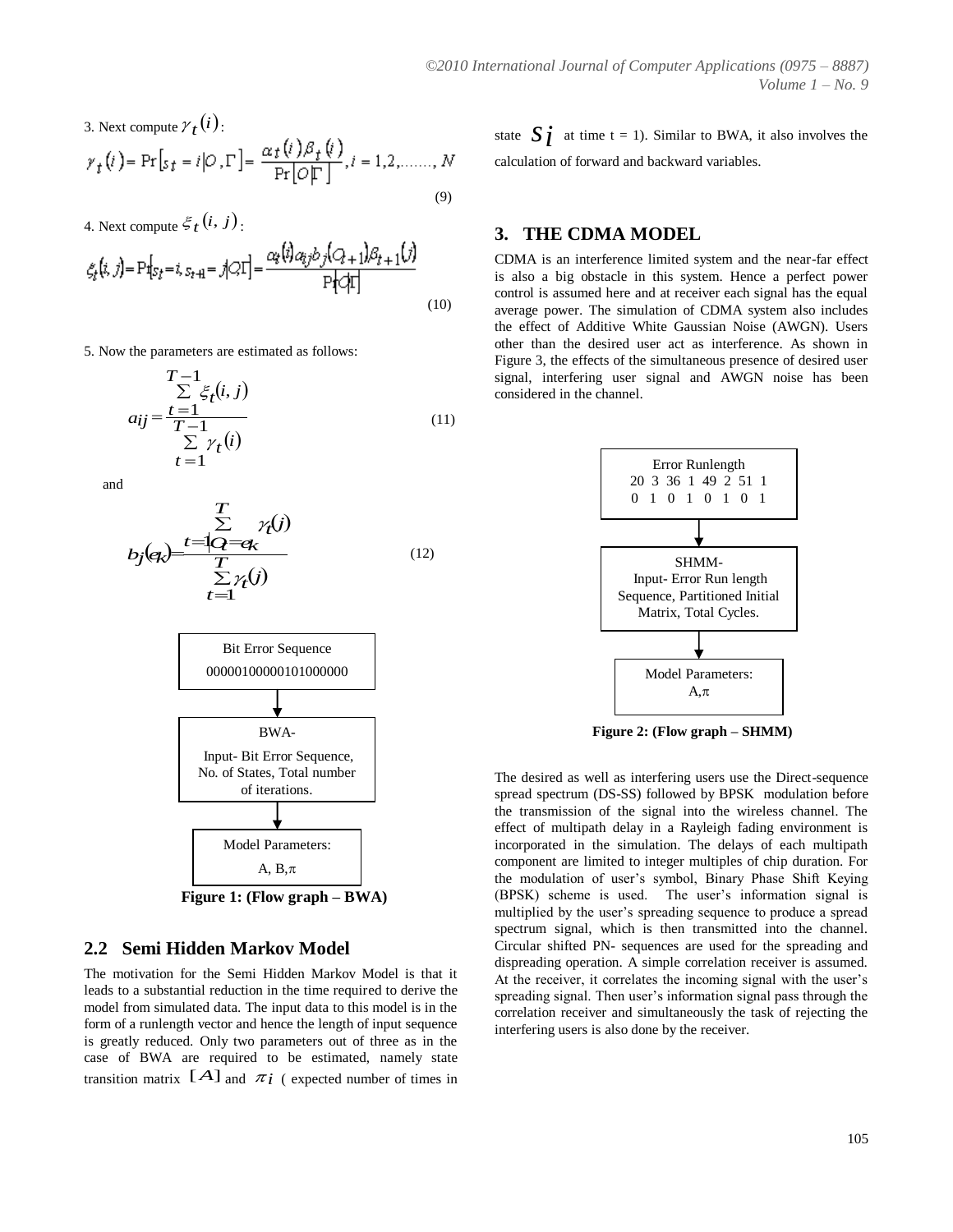

**Figure 3: (CDMA Model)**

The desired signal and all MAI (Multiple Access Interference) signals are assumed to be chip synchronized at the receiver. The detected symbols and the desired symbols are compared and then Error Run and Error Vector are generated. These are used for the parameter estimation of an HMM model that would identify the CDMA communication link with respect to the error sequence generated. The simulation results for the process have been discussed in the next section.

## **4. SIMULATION RESULTS**

The error sequence generated by the CDMA model is used to fit HMM model using two approaches: the BWA algorithm based HMM and the Semi- Hidden Markov model. After the fitting, the new error sequence are regenerated by these estimated HMM models. The original error sequence and the regenerated error sequence are compared to establish the superiority, if any, of one method over the other. In the simulation, the spreading factor (SF) can be taken in form of  $2^n - 1$ , where  $\overrightarrow{n}$  is an integer  $\overrightarrow{Q}$   $*$ less than or equal to 12. The number of Interfering users has been varied from zero to one less than the spreading factor (i.e. SF- 1). In this particular work, a 3-state Markov model has been assumed. The simulation was performed with 100000 symbols processed for a particular value of the ratio of bit energy to noise PSD of 5 dB. Blocks of 1000 symbols are serially processed at a time for maintaining a reasonable computational efficiency. The Baum-Welch algorithm was tested upon by initial assumption of the following state transition matrix  $[A_{in}]$ , error generation

matrix  $\left[ B_{in} \right]$  and  $\pi_{\hat{i}n}$  as follows:

$$
[A_{in}] = \begin{bmatrix} 0.90 & 0.05 & 0.05 \\ 0.15 & 0.80 & 0.05 \\ 0.15 & 0.10 & 0.75 \end{bmatrix}
$$

$$
[B_{in}] = \begin{bmatrix} 0.90 & 0.85 & 0.80 \\ 0.10 & 0.15 & 0.20 \end{bmatrix}
$$

$$
\boldsymbol{\pi}_{\boldsymbol{i}_{in}} = \begin{bmatrix} 0.40 & 0.30 & 0.30 \end{bmatrix}
$$

While for the Semi Hidden Markov model no initial assumptions are required. The error sequence generated by the CDMA model is directly applied to the SHMM algorithm. The log likelihood function  $\log (\Pr[O|\Gamma])$  is determined in each of the iterations of the estimation algorithms to test and compare the error sequences generated by the CDMA model. The results are as shown in Figure 4 and Figure 5 for the BWA and SHMM respectively. The figures show the variation of the log-likelihood function values with the number of interferers (NoI). For both the BWA and SHMM the number of iteration is limited to 20, as the log-likelihood values become constant after few numbers of iterations. During the simulations, in general it is found that the log-likelihood value become more negative as the number of interferers is increases, due to increases in the probability of occurrence of error. Although the simulation results here have been illustrated for 14 interferers but the analysis is easily extendable for more number of interferers. The increase in the number of interferers increases the length of spreading factor and this increase the simulation time.



**Figure 4: (Log-likelihood-BWA)**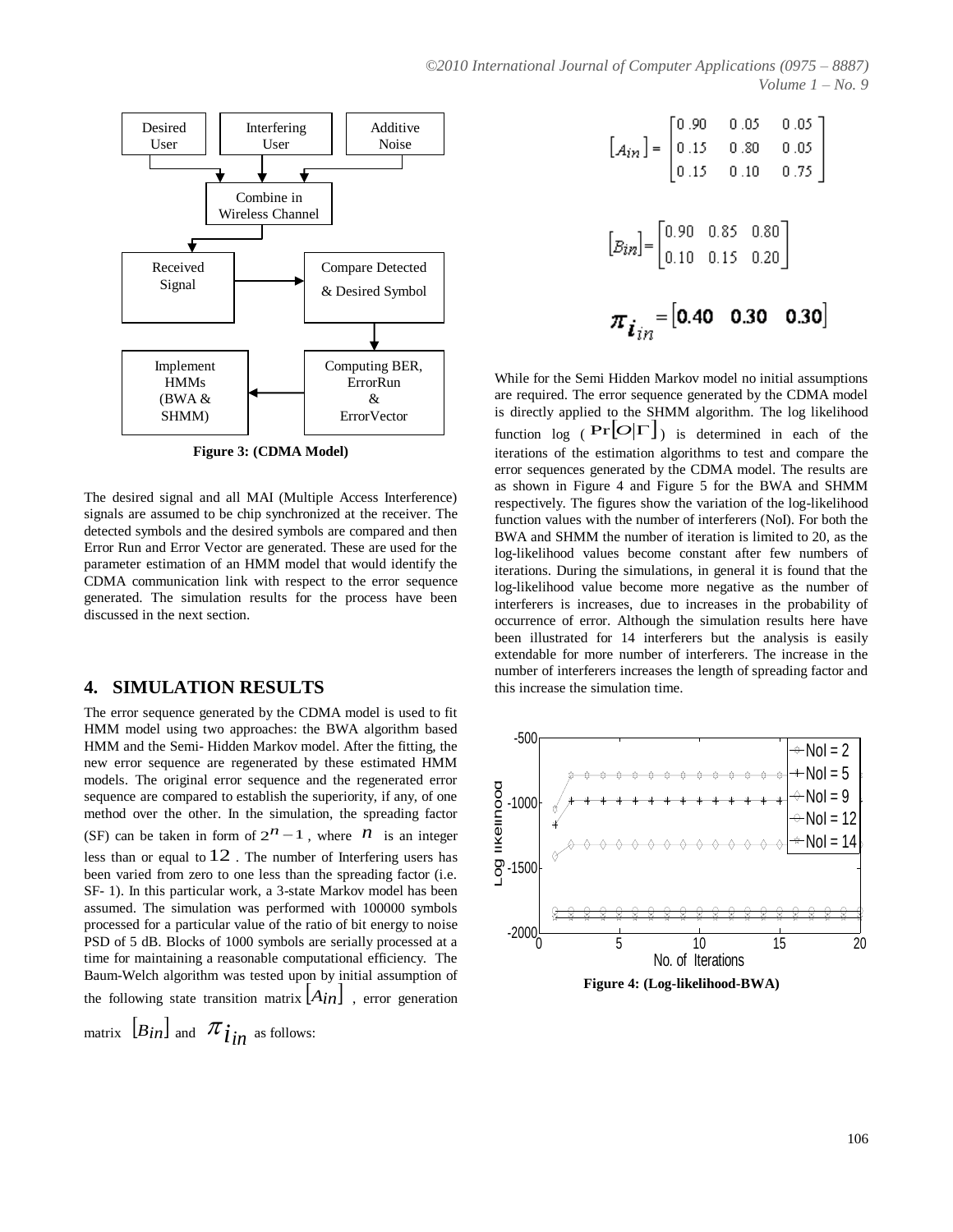

In Figure 6 and Figure 7, the two error sequences for the same input conditions to the CDMA model are compared for Pr  $(0<sup>m</sup>|1)$ vs. length of interval (m) for the BWA and SHMM respectively. The notation  $(0^m|1)$  denotes the occurrence of m or more consecutive error free transmission followed by one error. The error sequence regenerated by the SHMM algorithm has close match with the original sequence. In the BWA algorithm, the error sequences have a relatively poorer match. The mean square error between the original error sequence and regenerated error sequences is calculated for the different number of interferers and is depicted in Figure 8 and Figure 9 for BWA and SHMM respectively. The order of mean square error for the BWA is  $10^{-2}$  while for the SHMM the order of mean square error is 10<sup>-4</sup>, which is very smaller than BWA case. Both the approaches are efficient, as the values of mean square error are very less. But, the SHMM algorithm gives better match between the two error sequences.



**Figure 6: (Pr (0<sup>m</sup> 1) vs. m -BWA)** 



Figure 7:  $(\Pr(0^m|1))$  vs. m -SHMM)



 **Figure 9: (MSE curve - SHMM)**

The effect of the number of symbols on the MSE is shown in the Table 1 and also in Figure 10 & Figure 11. The number of symbols is varied from 10000 to 100000 with the interval of 10000. Table 1 shows the variation of MSE with respect to the no. of symbols for both BWA and SHMM. It is observed from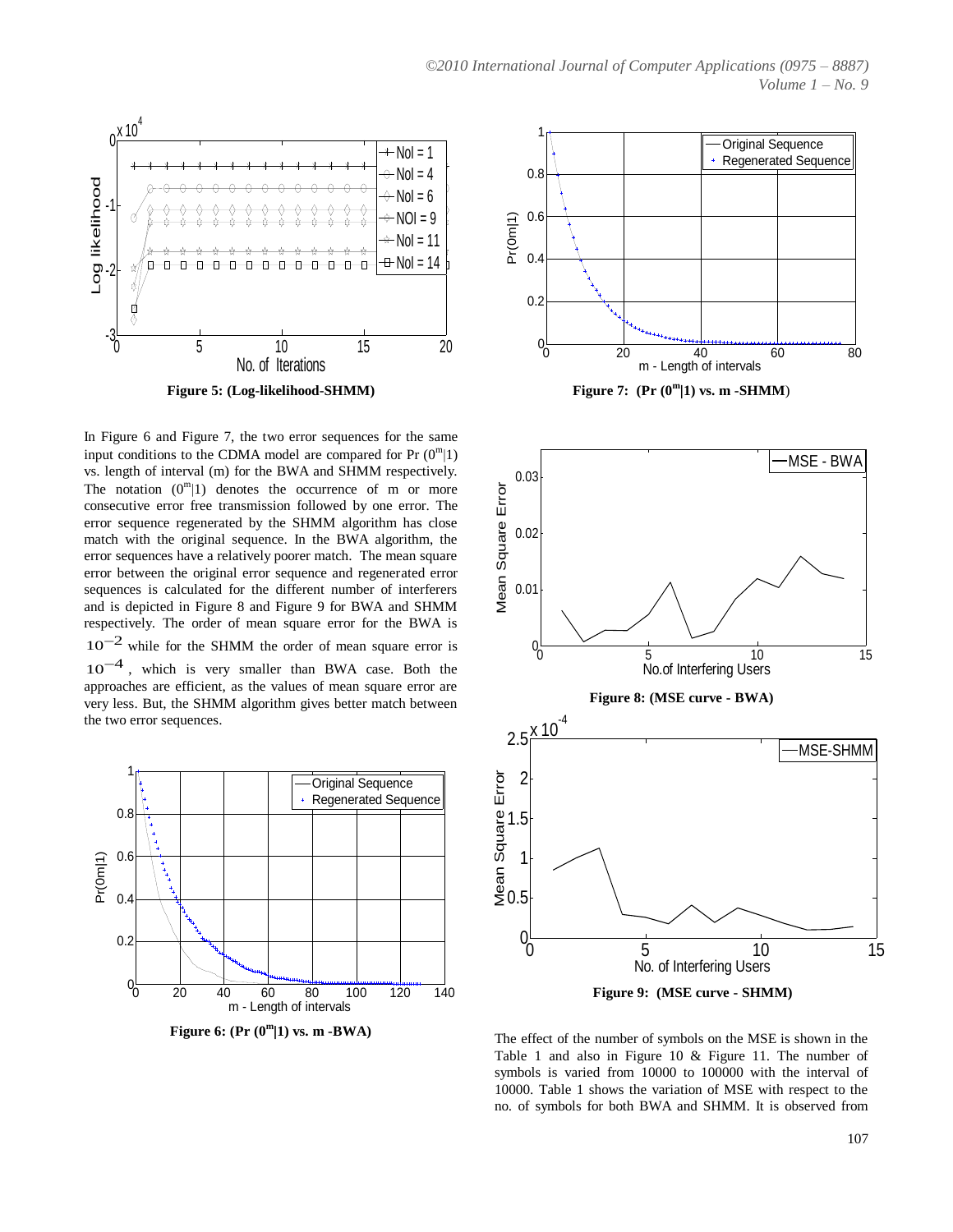that for the BWA algorithm, the order of MSE is  $10^{-2}$ , while  $8 \times 10^{-5}$ for SHMM it is  $10^{-5}$ . After a number of simulations, it is found that for BWA the MSE is varying in between 0.003 to 0.025, while for SHMM it is in between  $8.07 \times 10^{-6}$  to  $3.5 \times 10^{-4}$ . As the order of MSE is lesser in SHMM, its performance is superior irrespective of number of symbols taken for the simulation in comparison to BWA.

**Table 1 Comparison between BWA & SHMM** 

**(In terms of Number of Symbols and MSE)**

| <b>Number</b><br>of<br><b>Symbols</b> | <b>MSE - BWA</b>      | <b>MSE - SHMM</b>                         | $\overline{2}$<br>$\overline{\mathbf{4}}$<br>No. of Syr                                                                                                                                          |
|---------------------------------------|-----------------------|-------------------------------------------|--------------------------------------------------------------------------------------------------------------------------------------------------------------------------------------------------|
| 10000                                 | $1.53\times10^{-2}$   | $5.99\times10^{-5}$                       | Figure 11: (MSE vs. No. of                                                                                                                                                                       |
| 20000                                 |                       | $1.98\times10^{-2}$ 3.45 $\times10^{-5}$  | 5. CONCLUSIONS                                                                                                                                                                                   |
| 30000                                 | $3.69\times10^{-3}$   | $6.75 \times 10^{-5}$                     | The performance comparison of the<br>HMM Discrete Channel Model ha                                                                                                                               |
| 40000                                 | $1.09\times10^{-2}$   | $7.72\times10^{-5}$                       | CDMA link in this work. The simu<br>AWGN, Multipath and Multiple Ac<br>the error sequence in developing the                                                                                      |
| 50000                                 |                       | $2.00\times10^{-2}$ 2.13×10 <sup>-5</sup> | of two popular Markov models<br>Algorithm based HMM and Semi 1<br>been specifically compared. Validati                                                                                           |
| 60000                                 |                       | $1.15\times10^{-2}$ 5.98 $\times10^{-5}$  | the run-length statistic for both the<br>the regenerated error sequence p<br>models. Although both the approace                                                                                  |
| 70000                                 | 8.56×10 <sup>-3</sup> | $3.55 \times 10^{-5}$                     | but testing through several simulatio<br>is in all aspects superior to BWA in<br>model. The length of number of sym<br>not affect the accuracy with which t<br>by both the methods. The implemen |
| 80000                                 | $2.49\times10^{-2}$   | $2.55 \times 10^{-5}$                     |                                                                                                                                                                                                  |
| 90000                                 | $1.69\times10^{-2}$   | $7.96\times10^{-6}$                       | HMM models shows the capabilit<br>mapping of the discrete-time chann<br>CDMA link operating in a typical m                                                                                       |
| 100000                                | $1.41 \times 10^{-2}$ | $2.58\times10^{-5}$                       | clearly opens further scope of in<br>related to dynamic channel modeling<br>coding and handoff algorithms.                                                                                       |



**Figure 10: (MSE vs. No. of Symbol – BWA)**



**Figure 11:** (MSE vs. No. of Symbol – SHMM)

## **5. CONCLUSIONS**

 $3.69 \times 10^{-3}$  6.75 $\times 10^{-5}$  The performance comparison of the computationally efficient  $1.09 \times 10^{-2}$   $7.72 \times 10^{-5}$  CDMA link in this work. The simulation includes the effects of AWGN, Multipath and Multiple Access Interference to generate  $\frac{1}{2}$   $\frac{7.72 \times 10^{-5}}{2}$   $\frac{1}{2}$   $\frac{1}{2}$   $\frac{1}{2}$   $\frac{1}{2}$   $\frac{1}{2}$   $\frac{1}{2}$   $\frac{1}{2}$   $\frac{1}{2}$   $\frac{1}{2}$   $\frac{1}{2}$   $\frac{1}{2}$   $\frac{1}{2}$   $\frac{1}{2}$   $\frac{1}{2}$   $\frac{1}{2}$   $\frac{1}{2}$   $\frac{1}{2}$   $\frac{1}{2}$   $\frac{1}{2}$   $2.00\times10^{-2}$   $2.13\times10^{-5}$  of two popular Markov models namely the Baum Welch  $2.00\times10^{-2}$   $2.13\times10^{-5}$  $1.15 \times 10^{-2}$   $5.98 \times 10^{-5}$  the run-length statistic for both the original error sequence and  $8.56 \times 10^{-3}$   $3.55 \times 10^{-5}$  but testing through several simulations it is observed that SHMM  $2.49\times10^{-2}$   $2.55\times10^{-5}$  model. The length of number of symbols processed at a time does  $\frac{1.69 \times 10^{-2}}{7.96 \times 10^{-6}}$  Thinkin models shows the capability of learning the stochastic mapping of the discrete-time channel input to the output for a  $\frac{1}{2}$  7.96×10<sup>-6</sup> HMM models shows the capability of learning the stochastic magnetic magnetic method input to the output for a  $1.41 \times 10^{-2}$  2.58 $\times 10^{-5}$  clearly opens further scope of investigations in applications<br>related to dynamic channel modeling applications in error control  $\frac{-2}{2.58 \times 10^{-5}}$  clearly opens further scope of investigations in applications HMM Discrete Channel Model has been evaluated for a DSthe error sequence in developing the models. The performances Algorithm based HMM and Semi Hidden Markov Model have been specifically compared. Validation includes a comparison of the regenerated error sequence produced by the estimated models. Although both the approaches are reasonably efficient, is in all aspects superior to BWA in developing a more accurate model. The length of number of symbols processed at a time does by both the methods. The implementation and validation of the CDMA link operating in a typical multipath fading channel. This coding and handoff algorithms.

## **6. REFERENCES**

- [1] Rappaport, T. S. 2004. Wireless Communications. Second Edition, 2004, 472-487
- [2] Khan, M. R. H. et al. 2006. "Comparative Analysis of CDMA based wireless Communication under Radio Propagation Environment", Proceedings of IEEE 1<sup>st</sup> International Conference on Wireless Broadband and Ultra Wideband Communications (AusWireless'06), Sydney, Australia ,March 13-16,2006, 116-120.
- [3] Balaban, P., Li, D., and Turin, W. 1998. "Performance evaluation of the reverse link of a CDMA cellular system using simulation," in Proc. IEEE GLOBECOM'98, 1998, 231-236.